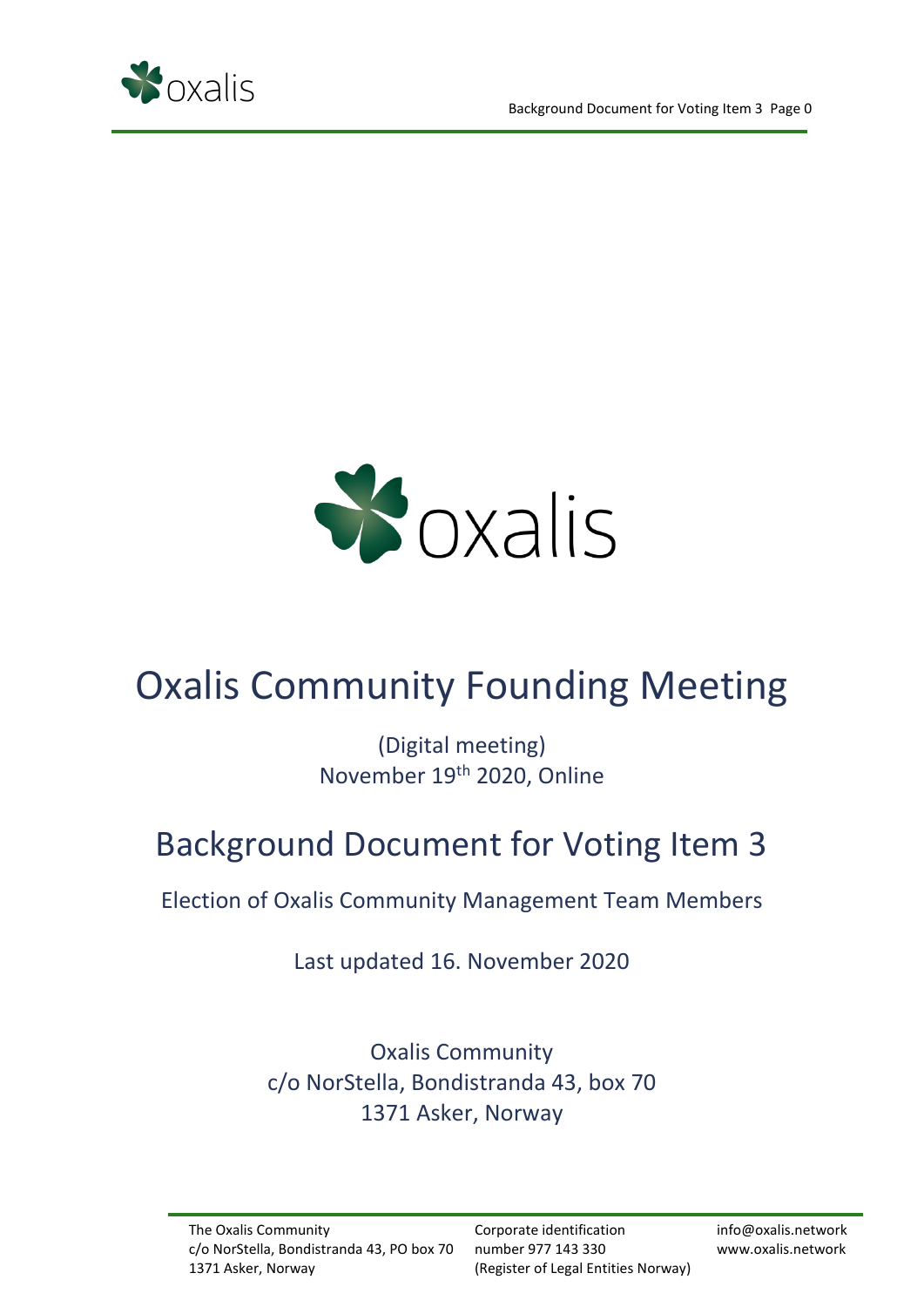

## **Table of Contents**

| 1              |                                                                        |  |
|----------------|------------------------------------------------------------------------|--|
| 1.1            | Background for the election of the Oxalis Community Management Team  2 |  |
| 1.2            |                                                                        |  |
| 1.3            |                                                                        |  |
| 1.4            |                                                                        |  |
| $2^{\circ}$    |                                                                        |  |
| 2.1            |                                                                        |  |
| 2.2            |                                                                        |  |
| 2.1            |                                                                        |  |
| 2.2            |                                                                        |  |
| 2.3            |                                                                        |  |
| 3 <sup>7</sup> |                                                                        |  |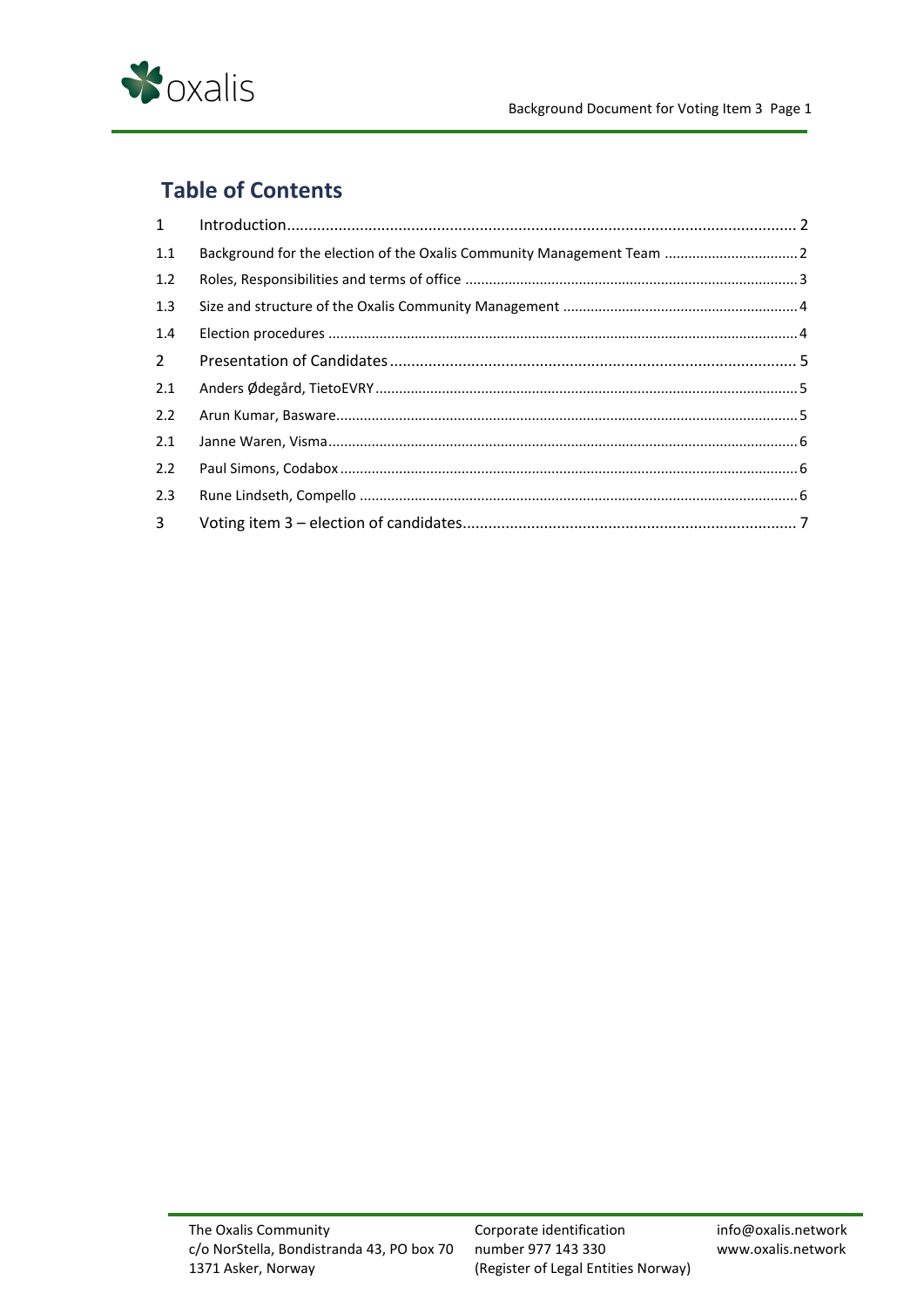

## <span id="page-2-0"></span>**1 Introduction**

As stated in the Provisions and described in the Background documents for voting item 1 Approval of preliminary Governance Model, the Oxalis Community will be managed and organised by the elected representatives from the Community gold member organisations.

The scope of this document is to cover the election of Oxalis Community Management Team members - at the Oxalis founding meeting November 19<sup>th</sup> 2020.

At the meeting the organisations with voting rights will be invited<sup>1</sup> to:

- 1. Formally approve the first term (of the management positions elected): ending at the next annual Statutory Meeting in the Oxalis Community (expected by the end of first quarter 2021)
- 2. Formally approve the actual number of management positions to be elected for the first period
- 3. Evaluate the registered candidates
- 4. Elect the management positions according to the governance structure defined in the meeting (anonymous electronic ballot).

A call for candidates has been distributed to all listed Oxalis stakeholders, stating that the possibility to submit candidates to the Oxalis Management Team is open for all members with voting rights<sup>2</sup>. Deadline for the submission of candidates was November  $13<sup>th</sup>$ , 2020 (end of business).

Election procedures were distributed to members with voting rights on November 16<sup>th</sup> 2020, together with a presentation of the candidates.

Background document for election of Oxalis Community Members (this document) were uploaded at the Oxalis website November 16<sup>th</sup> 2020.

## <span id="page-2-1"></span>**1.1 Background for the election of the Oxalis Community Management Team**

The election of Oxalis Management Team Members will be based on the Oxalis Community Governance Model and Implementation Model (voting item 1<sup>3</sup>).

There is no permanent Oxalis Community governance structure in place at the founding meeting. As a result, an initial governance body will be put in place, to manage the Community until such an organisation can be implemented.

The Oxalis Community Management Team elected at the meeting November 19<sup>th</sup> 2020, will be the initial governance body of the Community.

The term of office for the Oxalis Community Management Team elected at the founding meeting will be up to four months, starting from the day of the meeting - and ending at the first annual Statutory Meeting in the Oxalis Community.

 $1$  Per the provisions approved at this founding meeting.

<sup>&</sup>lt;sup>2</sup> Oxalis implementors who is registered as gold members of the Oxalis Community via the [Oxalis website](https://www.oxalis.network/join)

<sup>&</sup>lt;sup>3</sup> The Provisions and Governance Model are up for discussion and approval at the founding meeting.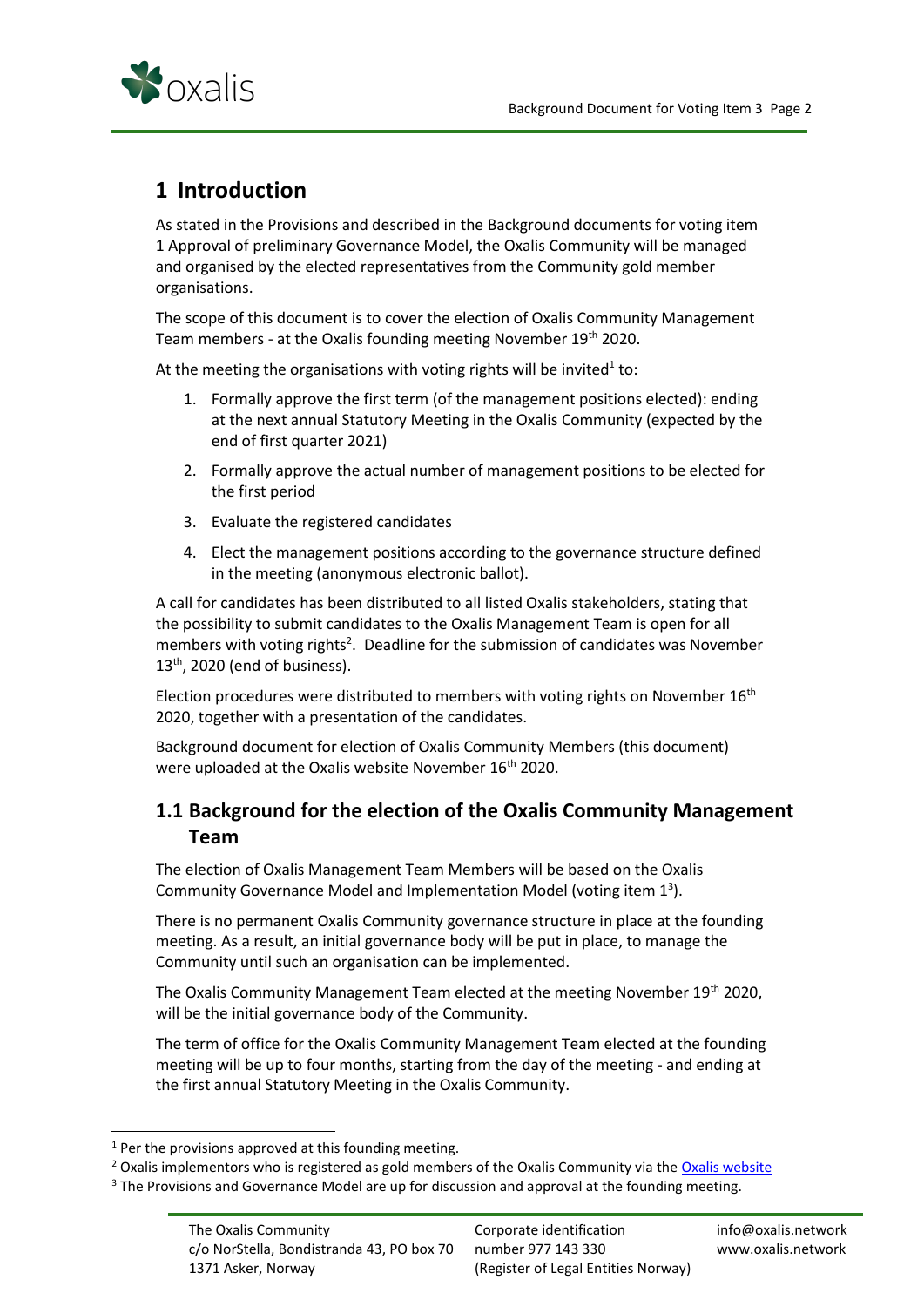

The approval of a permanent governance structure is expected at the first annual Statutory Meeting in the Oxalis Community (Q1 2021<sup>4</sup>).



The Oxalis Management Team is expected to constitute itself within two weeks after the founding meeting.

The Oxalis Management Team is free to set up an advisory board – and invite to this board individuals who represent valuable competence and capacity (Oxalis Community membership is not<sup>5</sup> a requirement).

## <span id="page-3-0"></span>**1.2 Roles, Responsibilities and terms of office**

As stated in the proposed Governance Model<sup>6</sup>, the primary responsibilities for the first elected Oxalis Management Team will be as follows:

- Appointing a Chair
- Appointing a member to the Interim Steering Committee
- Appointing an observer to the e-Delivery Community in OpenPeppol
- Strategic change management; defining the strategic priority of changes
- Defining and documenting the Oxalis Community governance bodies, to be implemented in 2021.

The team elected at the meeting November 19<sup>th</sup>, 2020 will be in office until:

- A more detailed governance model can be implemented, or
- The handing over of the Oxalis Software between NorStella and DFØ is revoked<sup>7</sup>.

<sup>4</sup> Target date for the first Constitutional Meeting is end February or beginning of March 2021.

<sup>&</sup>lt;sup>5</sup> If the person is a non-member, he/she shall act as an advisor only.

<sup>6</sup> [Voting item 1: Governance strategy](https://54e26da9-fbf2-465a-b113-519dff24ebfc.filesusr.com/ugd/7dc7ee_425cc2b3795f40b58176b713dbb30d9c.pdf)

<sup>7</sup> Please refer to the [Document of understanding between DFØ and NorStella](https://54e26da9-fbf2-465a-b113-519dff24ebfc.filesusr.com/ugd/7dc7ee_88cc4183552548d68e8bde2090d5b097.pdf)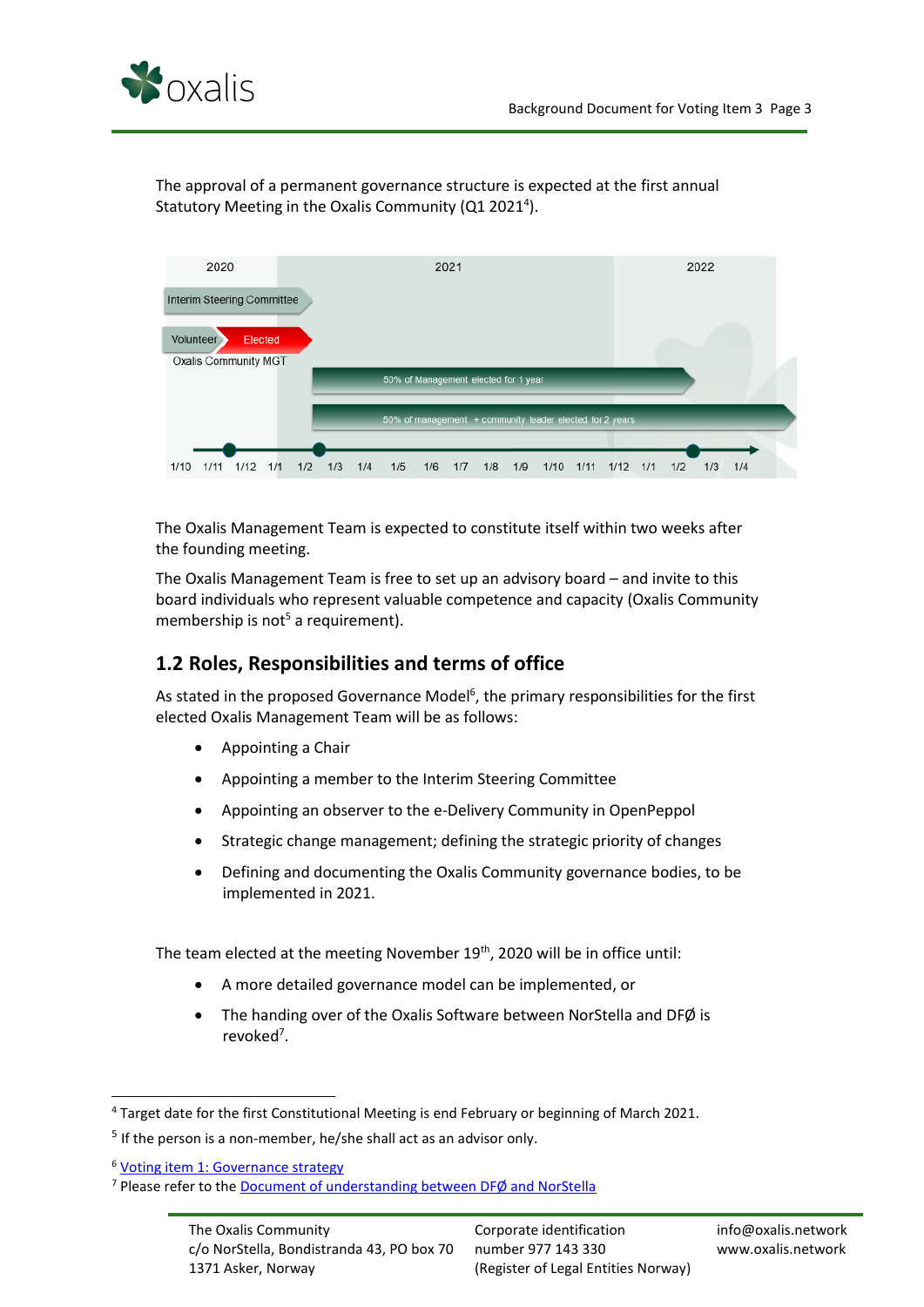

### <span id="page-4-0"></span>**1.3 Size and structure of the Oxalis Community Management**

There will be no predefined detailed instructions for the organisation of the Oxalis Management Team.

The team is expected to include **minimum 3 and no more than 5 members.**

The Governance Model and the Provisions of the Oxalis Community might change as a result of incoming requests for changes from the Oxalis members, and candidates can therefore be withdrawn at the day of the founding meeting.

### <span id="page-4-1"></span>**1.4 Election procedures**

Voting procedures for the approval of candidates for the Oxalis Community Management Team are listed below:

- Voting rights are limited to gold members only, with one (1) vote per organization.
- All items up for vote are described and documented as Voting Items  $1 4$ , available fro[m https://www.oxalis.network/activities](https://www.oxalis.network/activities)
- Members with voting rights can cast votes for any or all of the nominated candidates to the Oxalis Management Team, limited to 5 candidates.
- Members with voting rights are not required to vote for all nominated candidates.
- Approval of members to the Oxalis Management Team requires a minimum of 2 votes. If a candidate to Oxalis Management receives less than 2 votes, he/she is not elected.

Voting - practical implementation

- All members with voting rights will receive a link to the voting form (on Tuesday November 17<sup>th</sup>).
- Members with voting rights can cast their vote at any time before the meeting or during the founding meeting.
- Admission of votes will cease when called during the founding meeting, November 19<sup>th</sup> 2020.
- Aggregated voting results<sup>8</sup> will be presented during the founding meeting and will be published after the founding meeting as part of the minutes of meeting.
- All submitted votes are subject to verification against the list of registered members. Votes can be manually verified by e-mail to the e-mail address registered in the list of gold members.

Please refer to chapter 3.2 in th[e Agenda and notes](https://54e26da9-fbf2-465a-b113-519dff24ebfc.filesusr.com/ugd/7dc7ee_34f907f1fcad4ab09d39bc3f17dcbfbb.pdf) for information on voting eligibility and participation.

<sup>8</sup> Individual votes will not be published.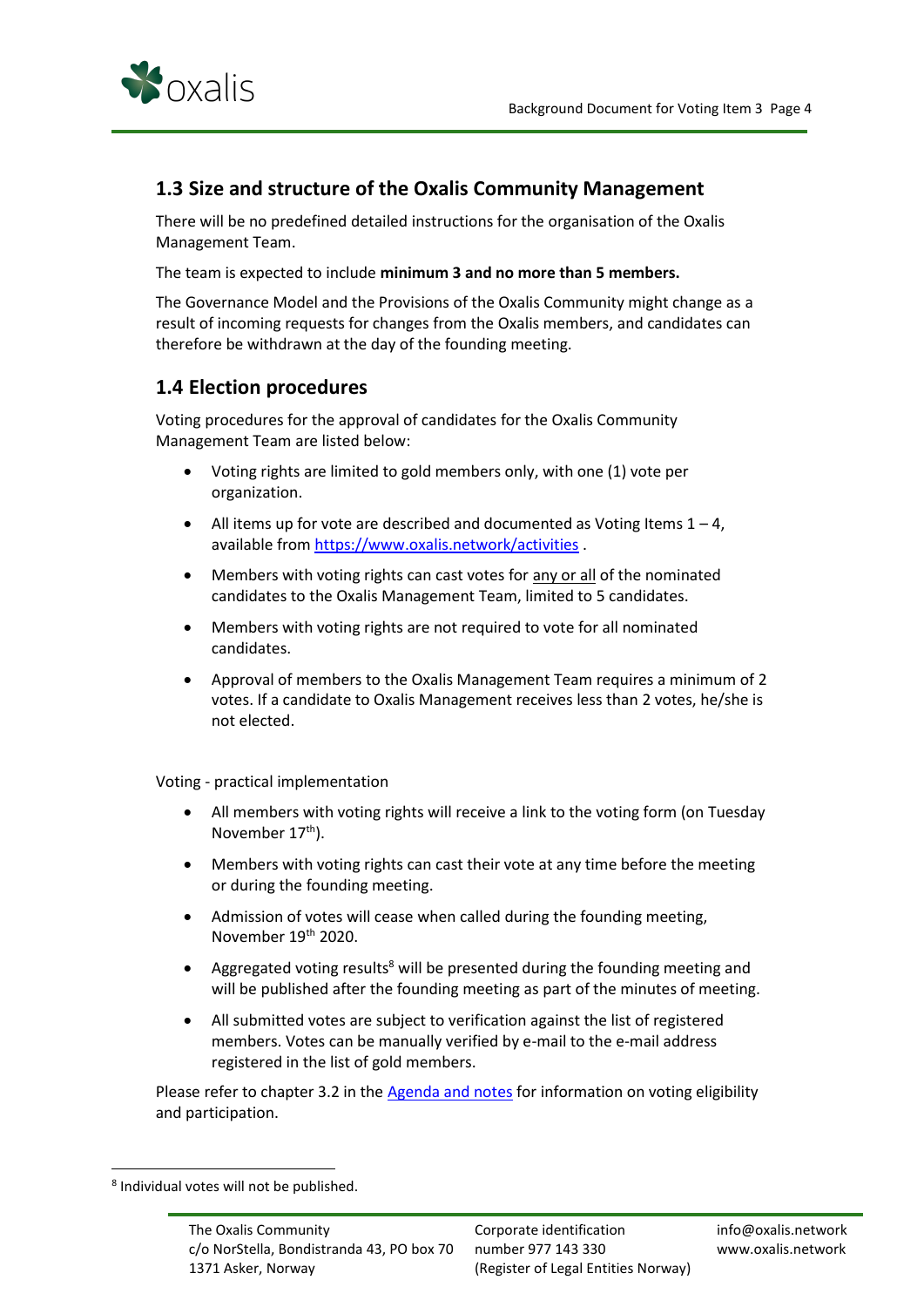

## <span id="page-5-0"></span>**2 Presentation of Candidates**

As a result of the call for candidates to the Oxalis Management Team, the following 5 candidacies are received:

## <span id="page-5-1"></span>**2.1 Anders Ødegård, TietoEVRY**



The Oxalis accesspoint software is an important software component in our PEPPOL offerings in Norway, Sweden and Finland. We deliver PEPPOL services within Postaward (all documents), PEPPOL Enhanced security (Payments) and PEPPOL Enhanced security (eGovernment).

Therefore, it is important for us to participate in the Oxalis Management Team so that we can influence that the oxalis software will continue to be a good building block

for delivering PEPPOL access point services.

#### <span id="page-5-2"></span>**2.2 Arun Kumar, Basware**



Extensive knowledge & experience on e-invoicing norms and standards across the globe. Deeply associated with Peppol since last 10 years and exactly 9 years of extensive experience working with Oxalis. Extensively contributed & participated in OpenPeppol working groups in the past and continuously working with OpenPeppol working groups to take it to the next level. Contributed in number of Open-Source Projects like Apache Camel, Oxalis, CIPA e-delivery, Restlet, Nutch etc.

Contributing & participating in number of OpenPeppol platform, forums, encouraging & supporting interoperability between different solutions and dedicatedly running "Peppol Integrator and Developers" LinkedIn group. Note on candidacy $9$ 

<sup>&</sup>lt;sup>9</sup> Arun Kumar is both candidate for the role as Technical Expert and as member of the Oxalis Community Management Team. If Arun Kumar is selected for Peppol Technical Expert role then other Basware candidate - **Harri Ylismaa** will be Baswares Nomination for Management position. If for some reason, Arun Kumar will not be able to get Peppol Technical Expert role then Basware will nominate Arun Kumar for Management position. Arun Kumar will represent Basware in Management position if decision need to be made among two Basware nominations.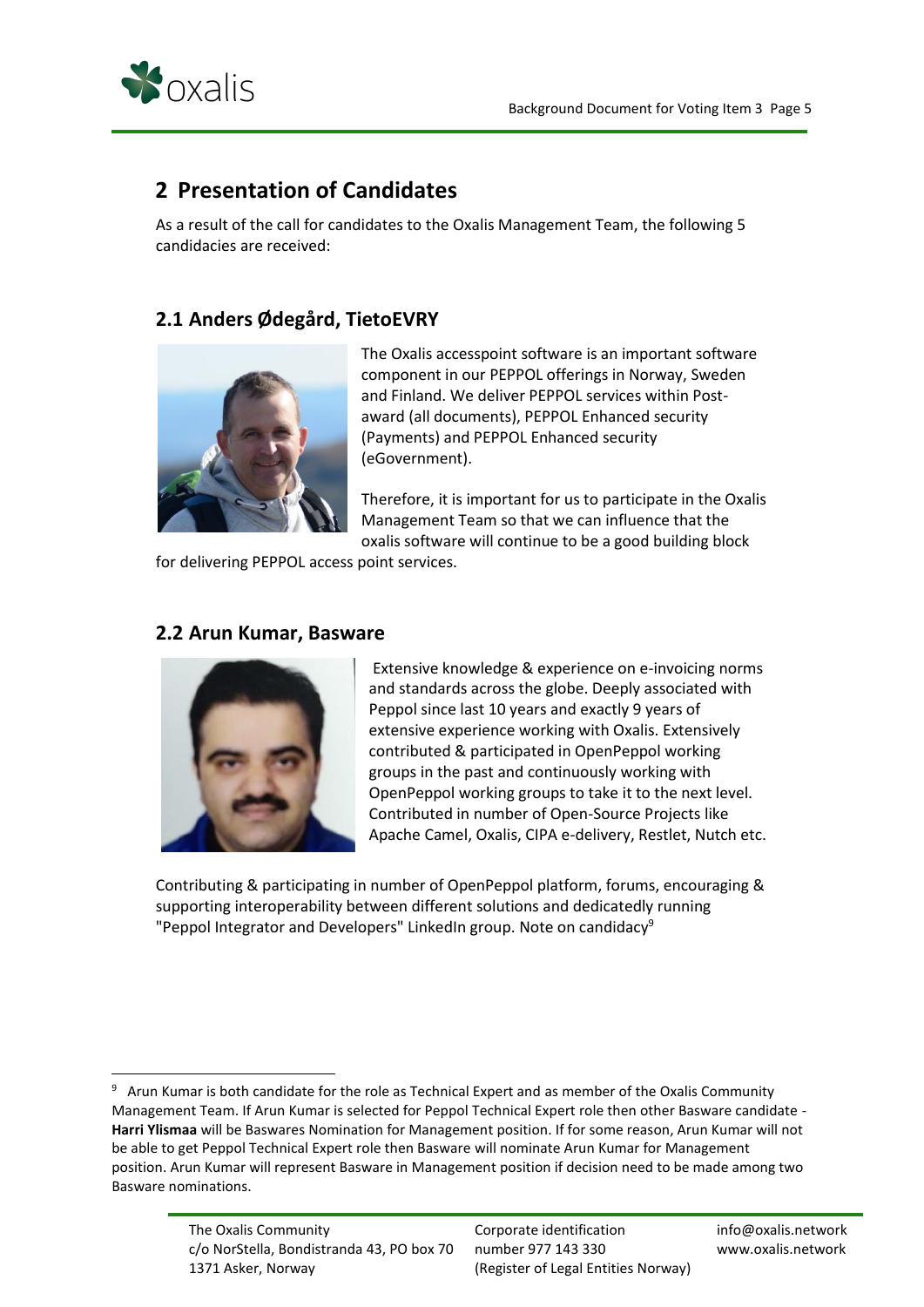

### <span id="page-6-0"></span>**2.1 Janne Waren, Visma**



Oxalis currently is an important part of our operations in Peppol so we would like to be there trying to ensure it stays alive and gets necessary updates in the future.

I am a software developer implementing Oxalis integration for both sending and receiving, so I could give a technical perspective to this management team.

### <span id="page-6-1"></span>**2.2 Paul Simons, Codabox**



As motivation for our candidacy we can bring as added value, both as Codabox and myself. Codabox is a certified AP on the Peppol network and Oxalis user. As such, Codabox can bring in the necessary experience.

Being leader of different workgroups and communities, I can bring in the necessary experience.

## <span id="page-6-2"></span>**2.3 Rune Lindseth, Compello**



We are one of the largest users of Oxalis today in distribution volume, and it is important for us to participate actively in the future development of Oxalis.

We also think that we would be able to participate in a positive way to ensure that Oxalis is compliant with Peppol requirements at all times and remains a good and stable product for all members.